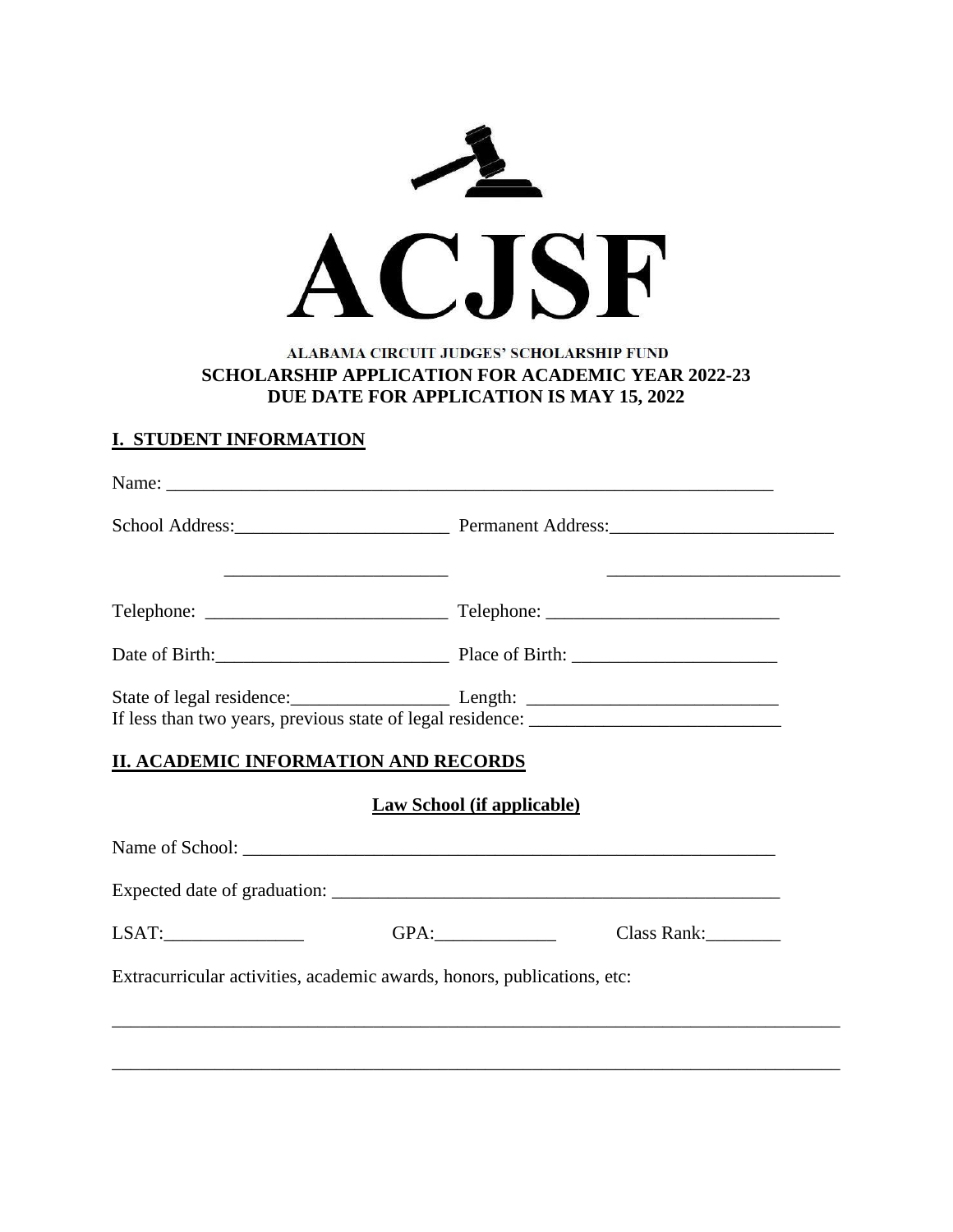Please attach a copy of an official transcript from all law schools attended. (Your grades and transcript for the second semester may be provided at a later date if you have not received your grades from second semester at the time this application is filed.)

#### **Other Graduate or Professional Schools (if applicable)**

| Institution                                                             | Dates | Area or Subject of<br>Concentration | Degree | <b>GPA</b> |
|-------------------------------------------------------------------------|-------|-------------------------------------|--------|------------|
|                                                                         |       |                                     |        |            |
| Extracurricular activities, academic awards, honors, publications, etc: |       |                                     |        |            |
|                                                                         |       |                                     |        |            |

# **Undergraduate Schools**

\_\_\_\_\_\_\_\_\_\_\_\_\_\_\_\_\_\_\_\_\_\_\_\_\_\_\_\_\_\_\_\_\_\_\_\_\_\_\_\_\_\_\_\_\_\_\_\_\_\_\_\_\_\_\_\_\_\_\_\_\_\_\_\_\_\_\_\_\_\_\_\_\_\_\_\_\_\_

\_\_\_\_\_\_\_\_\_\_\_\_\_\_\_\_\_\_\_\_\_\_\_\_\_\_\_\_\_\_\_\_\_\_\_\_\_\_\_\_\_\_\_\_\_\_\_\_\_\_\_\_\_\_\_\_\_\_\_\_\_\_\_\_\_\_\_\_\_\_\_\_\_\_\_\_\_\_

Please list all undergraduate schools attended:

| Institution | Dates | Major | Degree | <b>GPA</b> |
|-------------|-------|-------|--------|------------|
|             |       |       |        |            |
|             |       |       |        |            |
|             |       |       |        |            |

Extracurricular activities, academic awards, honors, publications, etc:

#### **High Schools**

\_\_\_\_\_\_\_\_\_\_\_\_\_\_\_\_\_\_\_\_\_\_\_\_\_\_\_\_\_\_\_\_\_\_\_\_\_\_\_\_\_\_\_\_\_\_\_\_\_\_\_\_\_\_\_\_\_\_\_\_\_\_\_\_\_\_\_\_\_\_\_\_\_\_\_\_\_\_

\_\_\_\_\_\_\_\_\_\_\_\_\_\_\_\_\_\_\_\_\_\_\_\_\_\_\_\_\_\_\_\_\_\_\_\_\_\_\_\_\_\_\_\_\_\_\_\_\_\_\_\_\_\_\_\_\_\_\_\_\_\_\_\_\_\_\_\_\_\_\_\_\_\_\_\_\_\_

Please list all high schools attended:

| ٢.<br>"<br>и |
|--------------|
|--------------|

\_\_\_\_\_\_\_\_\_\_\_\_\_\_\_\_\_\_\_ \_\_\_\_\_\_\_\_ \_\_\_\_\_\_\_\_\_\_\_\_\_\_\_\_\_\_\_

Dates Location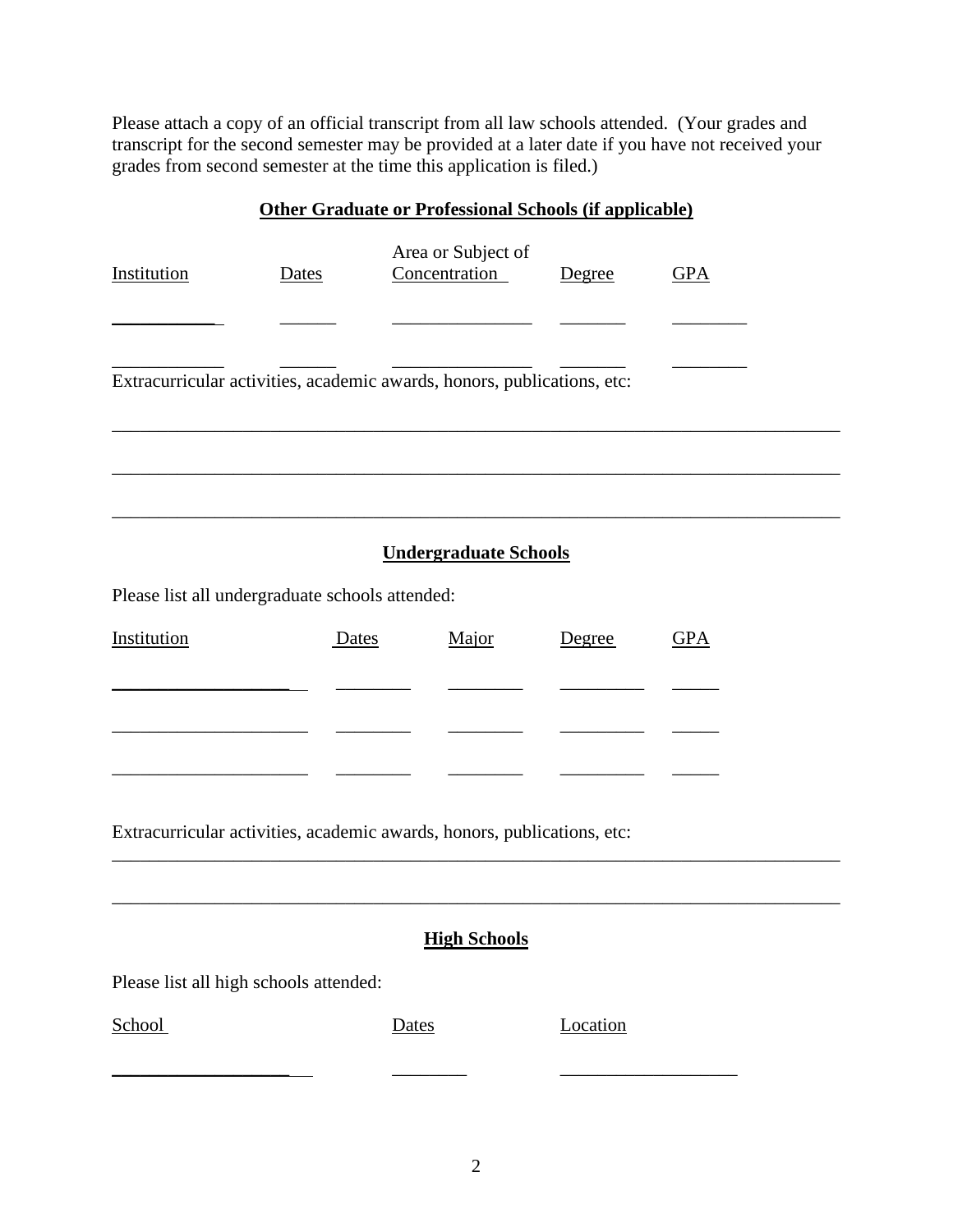Were you ever required to leave any college, professional, graduate or secondary school, or denied readmission, for any reason? \_\_\_\_\_\_\_\_\_\_\_\_ If yes, please attach explanation.

 $\frac{1}{2}$  ,  $\frac{1}{2}$  ,  $\frac{1}{2}$  ,  $\frac{1}{2}$  ,  $\frac{1}{2}$  ,  $\frac{1}{2}$  ,  $\frac{1}{2}$  ,  $\frac{1}{2}$  ,  $\frac{1}{2}$  ,  $\frac{1}{2}$  ,  $\frac{1}{2}$  ,  $\frac{1}{2}$  ,  $\frac{1}{2}$  ,  $\frac{1}{2}$  ,  $\frac{1}{2}$  ,  $\frac{1}{2}$  ,  $\frac{1}{2}$  ,  $\frac{1}{2}$  ,  $\frac{1$ 

\_\_\_\_\_\_\_\_\_\_\_\_\_\_\_\_\_\_\_\_\_\_ \_\_\_\_\_\_\_\_ \_\_\_\_\_\_\_\_\_\_\_\_\_\_\_\_\_\_\_

## **III GENERAL BACKGROUND**

#### **Family Information**

| Name                       | Occupation | Address |
|----------------------------|------------|---------|
| Father:                    |            |         |
| Mother:                    |            |         |
| Spouse:                    |            |         |
|                            |            |         |
| Siblings (names and ages): |            |         |

#### **Employment**

\_\_\_\_\_\_\_\_\_\_\_\_\_\_\_\_\_\_\_\_\_\_\_\_\_\_\_\_\_\_\_\_\_\_\_\_\_\_\_\_\_\_\_\_\_\_\_\_\_\_\_\_\_\_\_\_\_\_\_\_\_\_\_\_\_\_\_\_\_\_\_\_\_\_\_\_\_

\_\_\_\_\_\_\_\_\_\_\_\_\_\_\_\_\_\_\_\_\_\_\_\_\_\_\_\_\_\_\_\_\_\_\_\_\_\_\_\_\_\_\_\_\_\_\_\_\_\_\_\_\_\_\_\_\_\_\_\_\_\_\_\_\_\_\_\_\_\_\_\_\_\_\_\_\_

\_\_\_\_\_\_\_\_\_\_\_\_\_\_\_\_\_\_\_\_\_\_\_\_\_\_\_\_\_\_\_\_\_\_\_\_\_\_\_\_\_\_\_\_\_\_\_\_\_\_\_\_\_\_\_\_\_\_\_\_\_\_\_\_\_\_\_\_\_\_\_\_\_\_\_\_\_\_

If you have been employed during the regular school year while in college, graduate or law school, specify the type of work and approximate hours per week:

Currently:

In previous years:

If not answered above, how did you spend your summers during college and, if applicable,

during professional or other graduate school: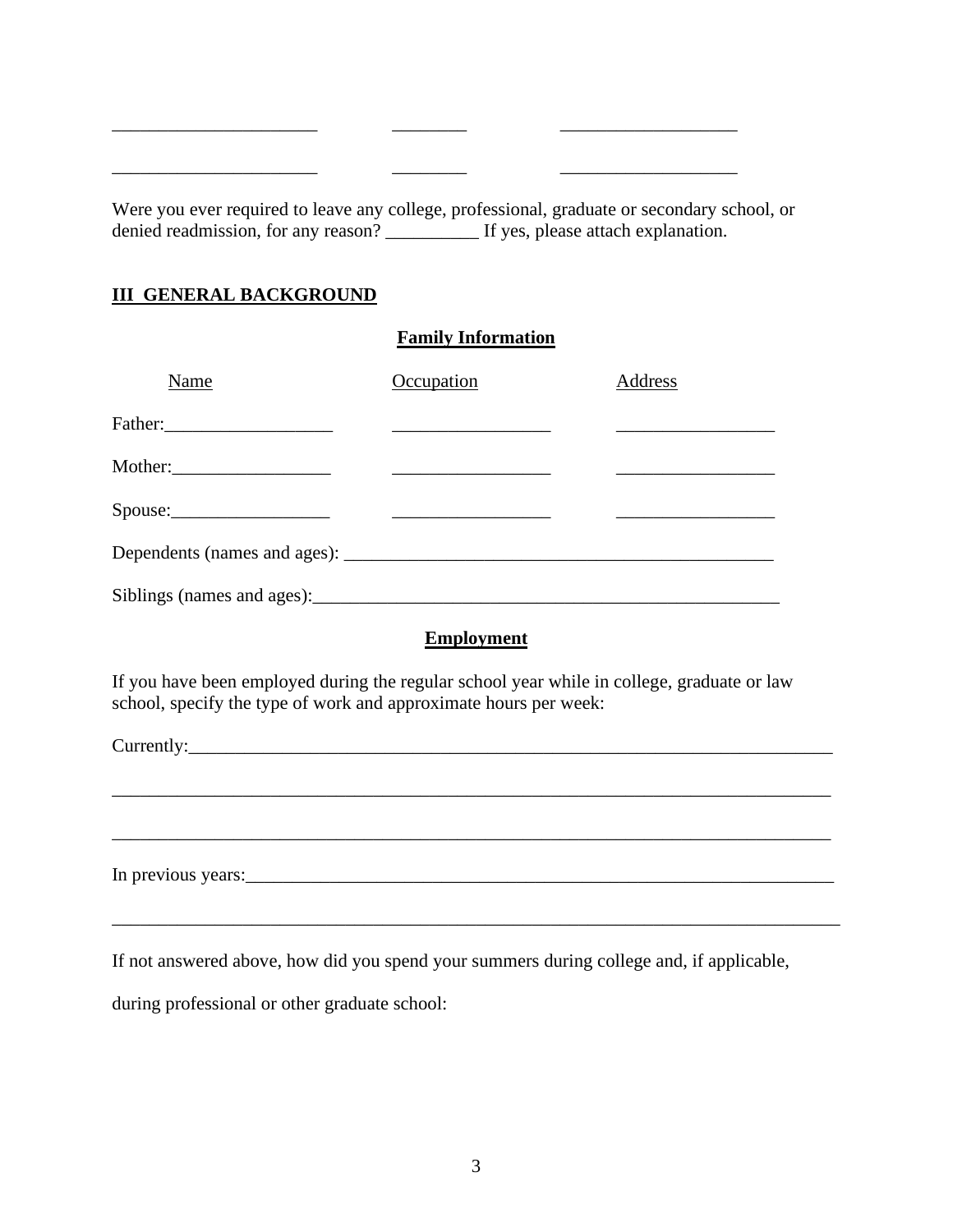If your education to date has not been continuous, indicate what you have done while not in

\_\_\_\_\_\_\_\_\_\_\_\_\_\_\_\_\_\_\_\_\_\_\_\_\_\_\_\_\_\_\_\_\_\_\_\_\_\_\_\_\_\_\_\_\_\_\_\_\_\_\_\_\_\_\_\_\_\_\_\_\_\_\_\_\_\_\_\_\_\_\_\_\_\_\_\_\_\_

\_\_\_\_\_\_\_\_\_\_\_\_\_\_\_\_\_\_\_\_\_\_\_\_\_\_\_\_\_\_\_\_\_\_\_\_\_\_\_\_\_\_\_\_\_\_\_\_\_\_\_\_\_\_\_\_\_\_\_\_\_\_\_\_\_\_\_\_\_\_\_\_\_\_\_\_\_\_

\_\_\_\_\_\_\_\_\_\_\_\_\_\_\_\_\_\_\_\_\_\_\_\_\_\_\_\_\_\_\_\_\_\_\_\_\_\_\_\_\_\_\_\_\_\_\_\_\_\_\_\_\_\_\_\_\_\_\_\_\_\_\_\_\_\_\_\_\_\_\_\_\_\_\_\_\_\_

\_\_\_\_\_\_\_\_\_\_\_\_\_\_\_\_\_\_\_\_\_\_\_\_\_\_\_\_\_\_\_\_\_\_\_\_\_\_\_\_\_\_\_\_\_\_\_\_\_\_\_\_\_\_\_\_\_\_\_\_\_\_\_\_\_\_\_\_\_\_\_\_\_\_\_\_\_\_

school:\_\_\_\_\_\_\_\_\_\_\_\_\_\_\_\_\_\_\_\_\_\_\_\_\_\_\_\_\_\_\_\_\_\_\_\_\_\_\_\_\_\_\_\_\_\_\_\_\_\_\_\_\_\_\_\_\_\_\_\_\_\_\_\_\_\_\_\_\_\_\_\_

If you had any military service, complete the following:

Branch of Service Highest Rank Entry Date Discharge Date Type of Discharge Current Status

\_\_\_\_\_\_\_\_\_\_\_\_\_\_ \_\_\_\_\_\_\_\_\_\_\_ \_\_\_\_\_\_\_\_\_ \_\_\_\_\_\_\_\_\_\_\_\_ \_\_\_\_\_\_\_\_\_\_\_\_\_\_\_ \_\_\_\_\_\_\_\_\_\_\_

If you were discharged from military under conditions other than honorable, please explain and attach to this application.

\_\_\_\_\_\_\_\_\_\_\_\_\_\_ \_\_\_\_\_\_\_\_\_\_\_ \_\_\_\_\_\_\_\_\_ \_\_\_\_\_\_\_\_\_\_\_\_ \_\_\_\_\_\_\_\_\_\_\_\_\_\_\_ \_\_\_\_\_\_\_\_\_\_\_

Please list all other employment (not including during school years and military service) since high school:

Type of Employment Employer Dates Dates or Job Description \_\_\_\_\_\_\_\_\_\_\_\_\_\_\_\_\_\_ \_\_\_\_\_\_\_\_\_\_\_\_\_\_\_ \_\_\_\_\_\_\_\_\_\_\_\_\_\_\_\_\_\_\_\_\_\_\_\_ \_\_\_\_\_\_\_\_\_\_\_\_\_\_\_\_\_\_ \_\_\_\_\_\_\_\_\_\_\_\_\_\_\_ \_\_\_\_\_\_\_\_\_\_\_\_\_\_\_\_\_\_\_\_\_\_\_\_ \_\_\_\_\_\_\_\_\_\_\_\_\_\_\_\_\_\_ \_\_\_\_\_\_\_\_\_\_\_\_\_\_\_ \_\_\_\_\_\_\_\_\_\_\_\_\_\_\_\_\_\_\_\_\_\_\_\_

# **Civic Activities**

\_\_\_\_\_\_\_\_\_\_\_\_\_\_\_\_\_\_\_\_\_\_\_\_\_\_\_\_\_\_\_\_\_\_\_\_\_\_\_\_\_\_\_\_\_\_\_\_\_\_\_\_\_\_\_\_\_\_\_\_\_\_\_\_\_\_\_\_\_\_\_\_\_\_\_\_\_\_

\_\_\_\_\_\_\_\_\_\_\_\_\_\_\_\_\_\_\_\_\_\_\_\_\_\_\_\_\_\_\_\_\_\_\_\_\_\_\_\_\_\_\_\_\_\_\_\_\_\_\_\_\_\_\_\_\_\_\_\_\_\_\_\_\_\_\_\_\_\_\_\_\_\_\_\_\_\_

\_\_\_\_\_\_\_\_\_\_\_\_\_\_\_\_\_\_\_\_\_\_\_\_\_\_\_\_\_\_\_\_\_\_\_\_\_\_\_\_\_\_\_\_\_\_\_\_\_\_\_\_\_\_\_\_\_\_\_\_\_\_\_\_\_\_\_\_\_\_\_\_\_\_\_\_\_\_

\_\_\_\_\_\_\_\_\_\_\_\_\_\_\_\_\_\_\_\_\_\_\_\_\_\_\_\_\_\_\_\_\_\_\_\_\_\_\_\_\_\_\_\_\_\_\_\_\_\_\_\_\_\_\_\_\_\_\_\_\_\_\_\_\_\_\_\_\_\_\_\_\_\_\_\_\_\_

What civic, community or other vocational activities, organizations, or associations have you participated in or belonged to during college and subsequently (include offices held):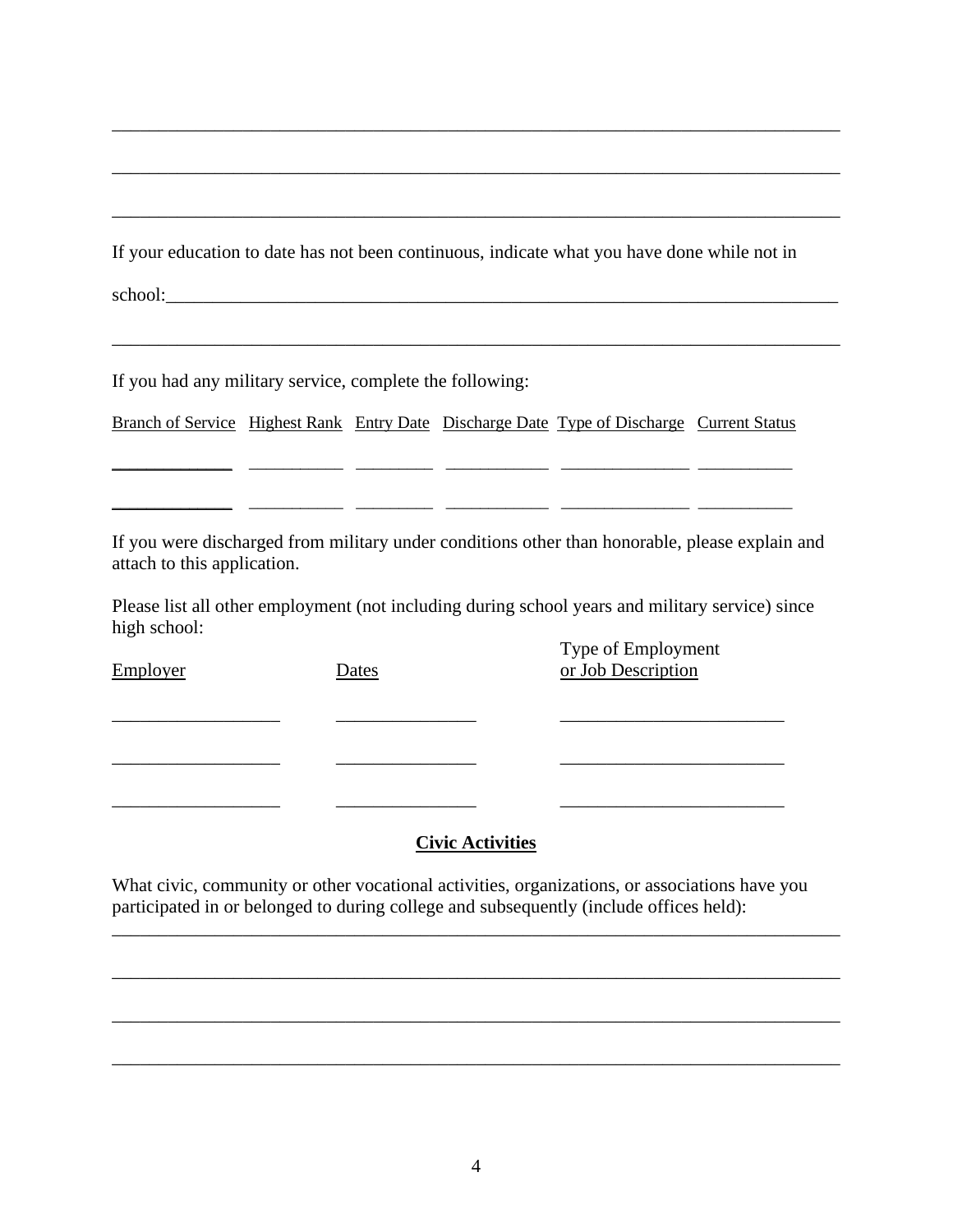## **IV STUDENT FINANCIAL INFORMATION**

How did you finance your college education? Please list sources of income including loans, scholarships employment, savings, and parental or family contributions and the approximate percentage of each source:

\_\_\_\_\_\_\_\_\_\_\_\_\_\_\_\_\_\_\_\_\_\_\_\_\_\_\_\_\_\_\_\_\_\_\_\_\_\_\_\_\_\_\_\_\_\_\_\_\_\_\_\_\_\_\_\_\_\_\_\_\_\_\_\_\_\_\_\_\_\_\_\_\_\_\_\_\_\_

\_\_\_\_\_\_\_\_\_\_\_\_\_\_\_\_\_\_\_\_\_\_\_\_\_\_\_\_\_\_\_\_\_\_\_\_\_\_\_\_\_\_\_\_\_\_\_\_\_\_\_\_\_\_\_\_\_\_\_\_\_\_\_\_\_\_\_\_\_\_\_\_\_\_\_\_\_\_

\_\_\_\_\_\_\_\_\_\_\_\_\_\_\_\_\_\_\_\_\_\_\_\_\_\_\_\_\_\_\_\_\_\_\_\_\_\_\_\_\_\_\_\_\_\_\_\_\_\_\_\_\_\_\_\_\_\_\_\_\_\_\_\_\_\_\_\_\_\_\_\_\_\_\_\_\_\_

\_\_\_\_\_\_\_\_\_\_\_\_\_\_\_\_\_\_\_\_\_\_\_\_\_\_\_\_\_\_\_\_\_\_\_\_\_\_\_\_\_\_\_\_\_\_\_\_\_\_\_\_\_\_\_\_\_\_\_\_\_\_\_\_\_\_\_\_\_\_\_\_\_\_\_\_\_\_

Have you financed your law school education to date? Please list sources of income including loans, scholarships, employment, savings, and parental or family contributions and the approximate percentage of each source:

\_\_\_\_\_\_\_\_\_\_\_\_\_\_\_\_\_\_\_\_\_\_\_\_\_\_\_\_\_\_\_\_\_\_\_\_\_\_\_\_\_\_\_\_\_\_\_\_\_\_\_\_\_\_\_\_\_\_\_\_\_\_\_\_\_\_\_\_\_\_\_\_\_\_\_\_\_\_

\_\_\_\_\_\_\_\_\_\_\_\_\_\_\_\_\_\_\_\_\_\_\_\_\_\_\_\_\_\_\_\_\_\_\_\_\_\_\_\_\_\_\_\_\_\_\_\_\_\_\_\_\_\_\_\_\_\_\_\_\_\_\_\_\_\_\_\_\_\_\_\_\_\_\_\_\_\_

\_\_\_\_\_\_\_\_\_\_\_\_\_\_\_\_\_\_\_\_\_\_\_\_\_\_\_\_\_\_\_\_\_\_\_\_\_\_\_\_\_\_\_\_\_\_\_\_\_\_\_\_\_\_\_\_\_\_\_\_\_\_\_\_\_\_\_\_\_\_\_\_\_\_\_\_\_\_

\_\_\_\_\_\_\_\_\_\_\_\_\_\_\_\_\_\_\_\_\_\_\_\_\_\_\_\_\_\_\_\_\_\_\_\_\_\_\_\_\_\_\_\_\_\_\_\_\_\_\_\_\_\_\_\_\_\_\_\_\_\_\_\_\_\_\_\_\_\_\_\_\_\_\_\_\_\_

How do you plan to finance your law school education to completion?

| Were you claimed as a tax deduction by anyone other than yourself 2016_ |  | 2017 |
|-------------------------------------------------------------------------|--|------|
|                                                                         |  |      |

If so, by whom?

## **V. GENERAL**

In general, what are your career plans? \_\_\_\_\_\_\_\_\_\_\_\_\_\_\_\_\_\_\_\_\_\_\_\_\_\_\_\_\_\_\_\_\_\_\_\_\_\_\_\_\_\_\_\_\_\_

You are invited to provide, via an attachment to this application, any additional information that you think would be of interest, or explain any responses to questions.

\_\_\_\_\_\_\_\_\_\_\_\_\_\_\_\_\_\_\_\_\_\_\_\_\_\_\_\_\_\_\_\_\_\_\_\_\_\_\_\_\_\_\_\_\_\_\_\_\_\_\_\_\_\_\_\_\_\_\_\_\_\_\_\_\_\_\_\_\_\_\_\_\_\_\_\_\_\_

\_\_\_\_\_\_\_\_\_\_\_\_\_\_\_\_\_\_\_\_\_\_\_\_\_\_\_\_\_\_\_\_\_\_\_\_\_\_\_\_\_\_\_\_\_\_\_\_\_\_\_\_\_\_\_\_\_\_\_\_\_\_\_\_\_\_\_\_\_\_\_\_\_\_\_\_\_\_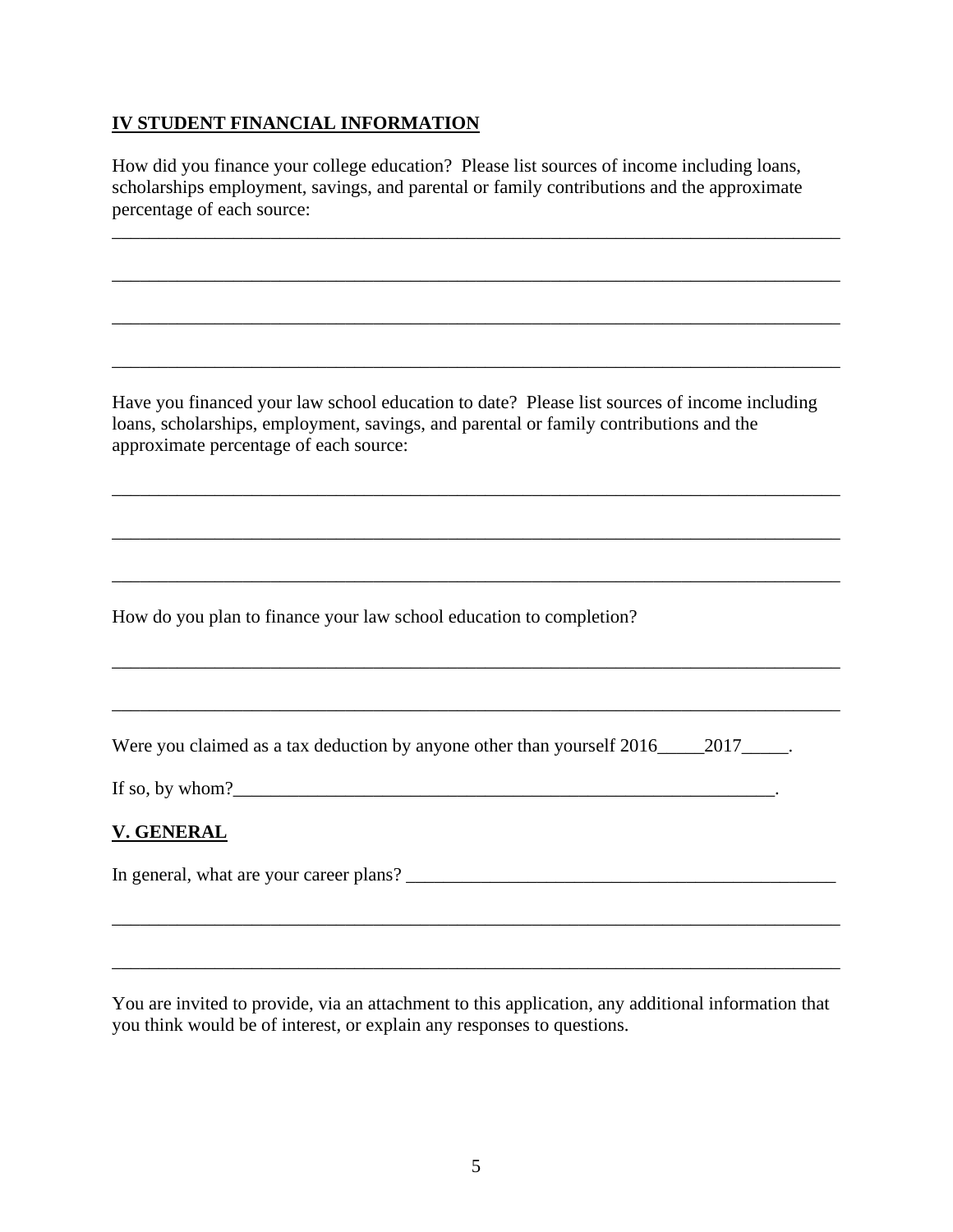## **VI. REFERENCES AND RECOMMENDATIONS**

Please list the names, addresses and telephone numbers of two Alabama residents whom the scholarship committee may contact for references on your behalf.

| Name                                            |  |
|-------------------------------------------------|--|
|                                                 |  |
|                                                 |  |
| $\text{Telephone:}\n \qquad \qquad \text{True}$ |  |

Please provide the names, positions, addresses and telephone numbers of one of your law school professors and the Dean of Students (or comparable position) at your law school whom the scholarship committee may contact for references on your behalf.

| Name | Name |
|------|------|
|      |      |
|      |      |
|      |      |
|      |      |

The deadline for receiving completed applications and all supporting documents with respect to scholarships for the academic year **2022-2023** is **May 15, 2022**. Please send to:

## **Judge William H. Filmore Secretary, Alabama Circuit Judges' Scholarship Fund P.O. Box 2436 Ozark, AL 36361-2436 OR E-MAIL IN PDF FORMAT TO: secretary@acjsf.org**

The requisite law school transcript may be enclosed with the application or sent directly by the school to the scholarship committee at the above address.